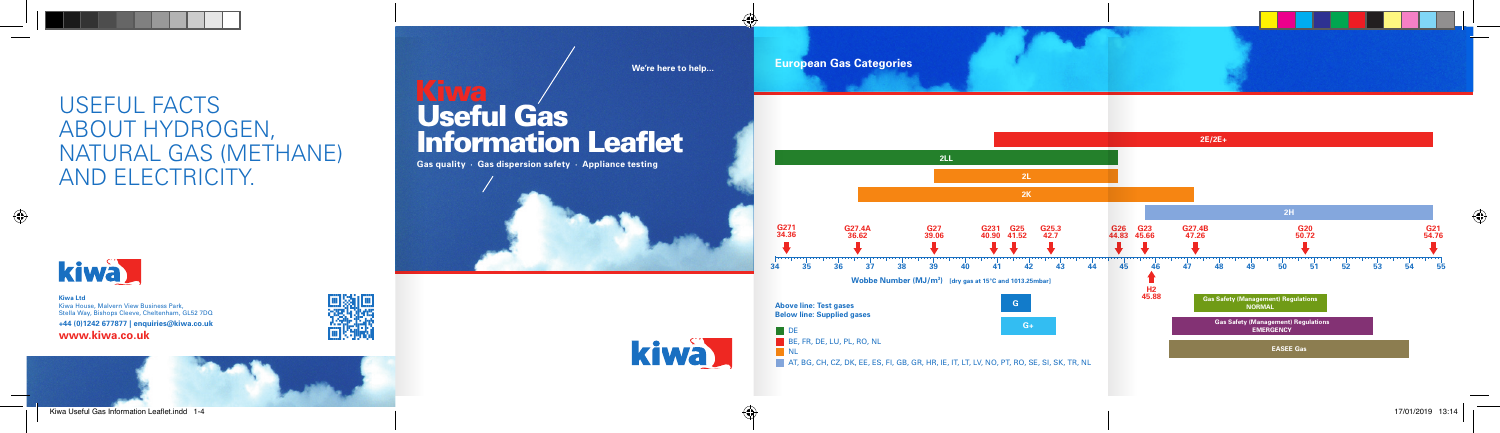| <b>Property</b>                              | Unit                     | <b>Hydrogen</b> | <b>Methane</b><br>(G20) | Town Gas <sup>2</sup> | <b>LPG</b>    |              |
|----------------------------------------------|--------------------------|-----------------|-------------------------|-----------------------|---------------|--------------|
|                                              |                          |                 |                         |                       | Propane (G31) | Butane (G30) |
| <b>Chemical Formula</b>                      | ٠                        | Н,              | CH,                     | $~100\%~H$            | C, H          | $C_AH_{10}$  |
| <b>Molar Mass (M)</b>                        | kg/kmol                  | 2.02            | 16.04                   | 13.22                 | 44.10         | 58.12        |
| Density $(p)^1$                              | kg/m <sup>3</sup>        | 0.085           | 0.680                   | 0.559                 | 1.899         | 2.543        |
| <b>Relative Density (d)<sup>1</sup></b>      | $\overline{\phantom{a}}$ | 0.070           | 0.555                   | 0.456                 | 1.550         | 2.075        |
| <b>Gross Calorific</b><br>Value <sup>1</sup> | MJ/m <sup>3</sup>        | 12.10           | 37.78                   | 16.46                 | 95.65         | 125.81       |
|                                              | MJ/kg                    | 141.97          | 55.57                   | 29.43                 | 50.37         | 49.47        |
|                                              | kWh/m <sup>3</sup>       | 3.36            | 10.49                   | 4.57                  | 26.57         | 34.95        |
| Wobbe Index <sup>1</sup>                     | MJ/m <sup>3</sup>        | 45.88           | 50.72                   | 24.36                 | 76.84         | 87.33        |

1 - 15°C, 1013.25 kPa

2 - Typical Town gas analysis – 51.0% H2, 15.0% CO, 19.0% CH4, 2.0% C2H4, 4.0% CO2, 7.5% N2, 1.5% O2

In air at 20°C, 1013.25 kPa



(for  ${\sf H}_{_2}$  included imported power for CO $_2$  sequestration) Scope 3 – Emissions generated in the wider economy (inc. imported LNG)

| Unit                                       | Hydrogen                         | <b>Methane (G20)</b> | <b>Electricity</b> |
|--------------------------------------------|----------------------------------|----------------------|--------------------|
|                                            | .0270                            | 0.184                | <b>NA</b>          |
| (Gross Calorific                           | .0495                            | 0.184                | 0.401              |
|                                            | 0.0858                           | 0.209                | 0.447              |
| Ref CO <sub>3</sub> warm-<br>ing potential |                                  | 21                   | <b>NA</b>          |
|                                            | kgCO <sub>2</sub> /kWh<br>Value) |                      |                    |

Scope 1 – Direct emissions at plant

Scope 2 – Emissions released from indirect consumption

## **All data from BEIS sources (except H21 Leeds City Gate study)**

Renewables will be site dependent. Renewable electricity costs are at the terminals of the site ie excludes transmission/distribution and any heat pump etc.

**Bulk supplies to Domestic consumers Wind Offshore Wind Onshore** 

**Solar PV** 

 $Nuclear$ 

### **Hydrogen (ex H21 Leeds City Gate study) Includes TOTAL cost gas well to domestic sofa**

- Excluding cost of appliance conversion~£0.076/kWh
- Including cost of appliance conversion ~£0.093/kWh



| £/kWh               | Gas       | <b>Electricity</b> |  |
|---------------------|-----------|--------------------|--|
| s to large industry | £0.020    | £0.098             |  |
| nsumers             | £0.048    | £0.154             |  |
| re                  | <b>NA</b> | £0.08 -£0.21       |  |
| re                  | <b>NA</b> | £0.08-£0.11        |  |
|                     | <b>NA</b> | £0.125-£0.18       |  |
|                     | <b>NA</b> | £0.095             |  |